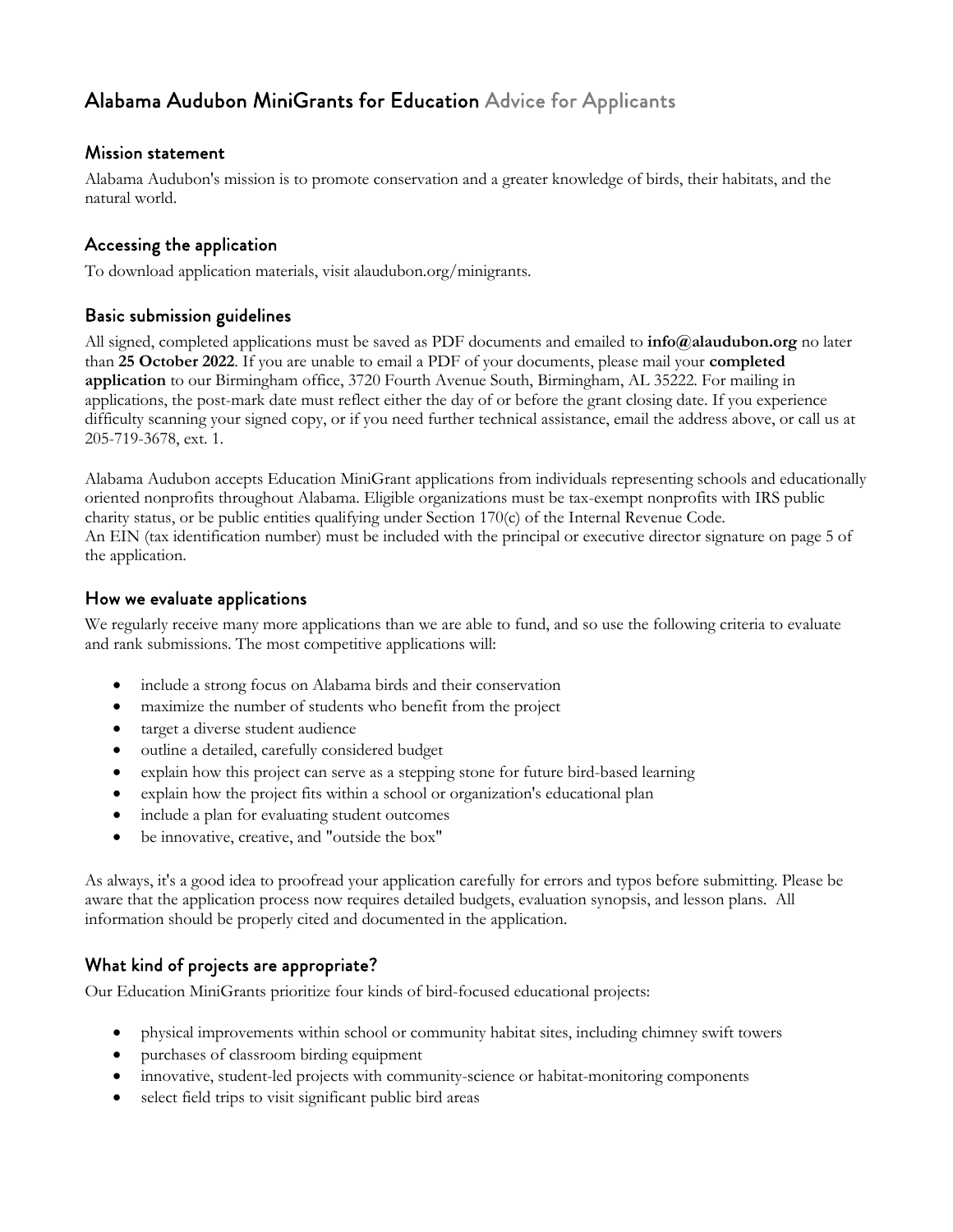## Physical improvements

One of the biggest challenges facing migratory and resident bird populations has been the recent, rapid loss of habitat due to human development. Creating small patches of locally sustainable bird habitat can help offset the effects of this global problem by providing birds with refuges during migration, overwintering, or the breeding season. Consider requesting funding to install chimney swift towers (alaudubon.org/swifts) or bird houses—like those described at the Cornell Lab of Ornithology's NestWatch website (nestwatch.org/learn/all-about-birdhouses)—on your school's property. Place easily observable feeders three feet away from a bird-safe window outside your classroom (see alaudubon.org/window-collisions for tips on bird-friendly windows). Or consider installing drought-resistant native plants into your school landscape; these plants not only create new places for birds to hide, build nests, and eat food, but also provide space for pollinators and other beneficial insects (alaudubon.org/native-plants). Better yet, get students involved in the planning and execution of your habitat garden plan for a complete introduction to the principles of conservation stewardship.

## Classroom birding equipment

A lack of quality birding equipment is a major obstacle for many students. Since good binoculars and field guides can make a big difference in a young person's enjoyment of the outdoors, Alabama Audubon is committed to helping schools acquire the best equipment they can afford.

There are a number of different binocular brands that we recommend depending on budget, size of order, and the ages of your students. If you're interested in applying for funds to outfit your classroom, we strongly recommend reviewing the attached guidelines for purchasing binoculars. If you anticipate completing an application for binoculars, please contact us (info@alaudubon.org) *prior to submitting your proposal* to discuss additional questions or concerns. Equipment-based proposals must also demonstrate a plan for integrating equipment and equipment training into classroom learning goals.

#### Innovative projects

We live in an era in which scientific thinking is increasingly in demand and scientists increasingly depend on publicly generated data to test their hypotheses. Alabama Audubon strongly encourages innovative MiniGrant proposals that get students collecting bird- and habitat-related data and/or working to restore and monitor local habitats. Consider ways you can integrate community-science tools like eBird.org or iNaturalist.org into your project proposals. Interested in finding a local scientist with whom you can collaborate? If so, our staff may be able to facilitate useful partnerships.

## Field trips\*

There's no better way to get students excited about birds than to take them out into the field. Alabama Audubon MiniGrants can be used to support trips to significant public birding areas around Alabama, including, but not limited to:

- Wheeler National Wildlife Refuge
- Bon Secour National Wildlife Refuge
- Dauphin Island's Audubon Bird Sanctuary
- Bankhead, Talladega, and Conecuh National Forests
- Little River Canyon National Preserve

All proposals for field trips should be cleared with Alabama Audubon's Administrative Coordinator (alliemarie@alaudubon.org) *prior to submission*. (Please note: pre-approval of a field trip proposal does not imply funding, as proposals are evaluated in the context of all other applications by the full Alabama Audubon education committee.) MiniGrant funding cannot be used to pay for stipends, salaries, indirect costs, or interpretive programs.